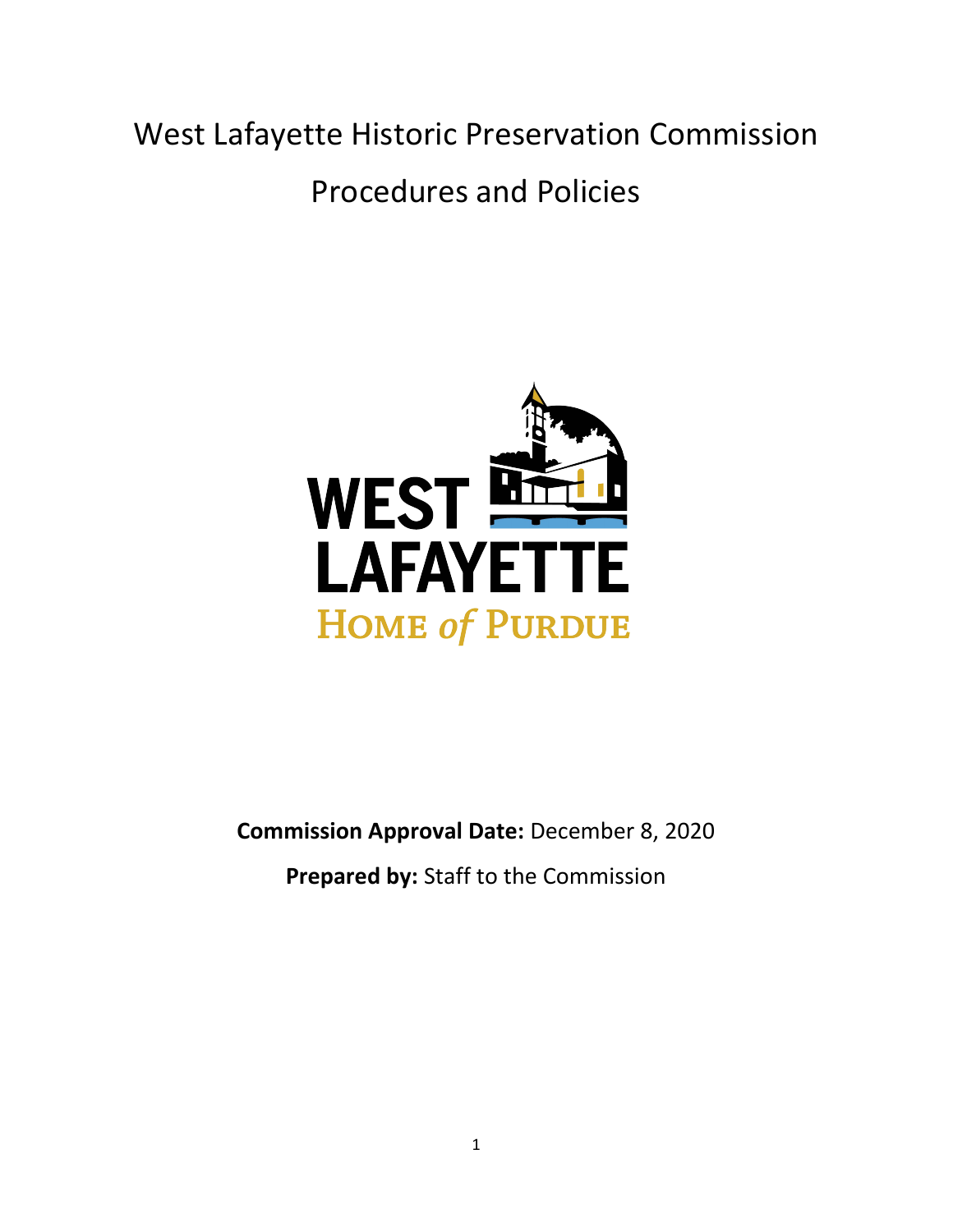## Contents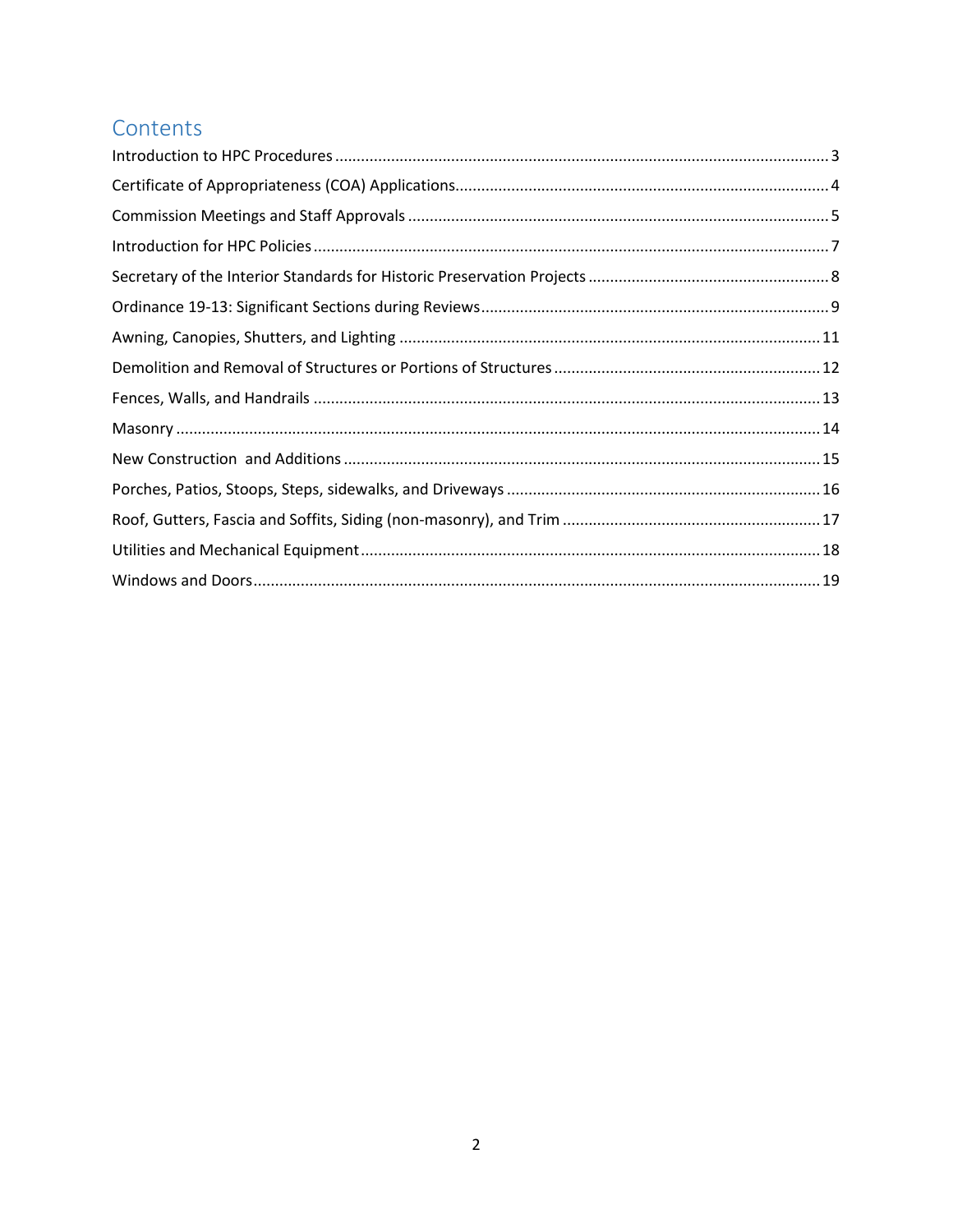## <span id="page-2-0"></span>Introduction to HPC Procedures

The West Lafayette Historic Preservation Commission was formed in 2011 following the passage of City Ordinance #19-13. The Commission's mission is to designate local historic districts and to serve as a helpful resource in preserving West Lafayette's rich history, dating back to 1855.

WLHPC mission is to preserve and protect West Lafayette's historic neighborhoods, thus safeguarding the architectural integrity of these historically significant areas. The Commission reviews Certificate of Appropriateness (COA) applications from home/business owners for exterior remodeling or new construction or demolition projects requiring authorized approval. When the Commission, or its designee, has found that the proposed work is appropriate, a Certificate of Appropriateness is granted.

The Commission views each building and site within an area as unique—a product of their own circumstances and contributing factors, based on 19<sup>th</sup> and 20<sup>th</sup> century design, predominantly found in the New Chauncey Neighborhood. For this reason, all existing buildings and all new development provide architectural character of the area and all are subject to the application and review process. Some applications may qualify for staff approval, or no application at all, while others are subject to Commission review. This portion of the document will focus on the procedures of the Commission.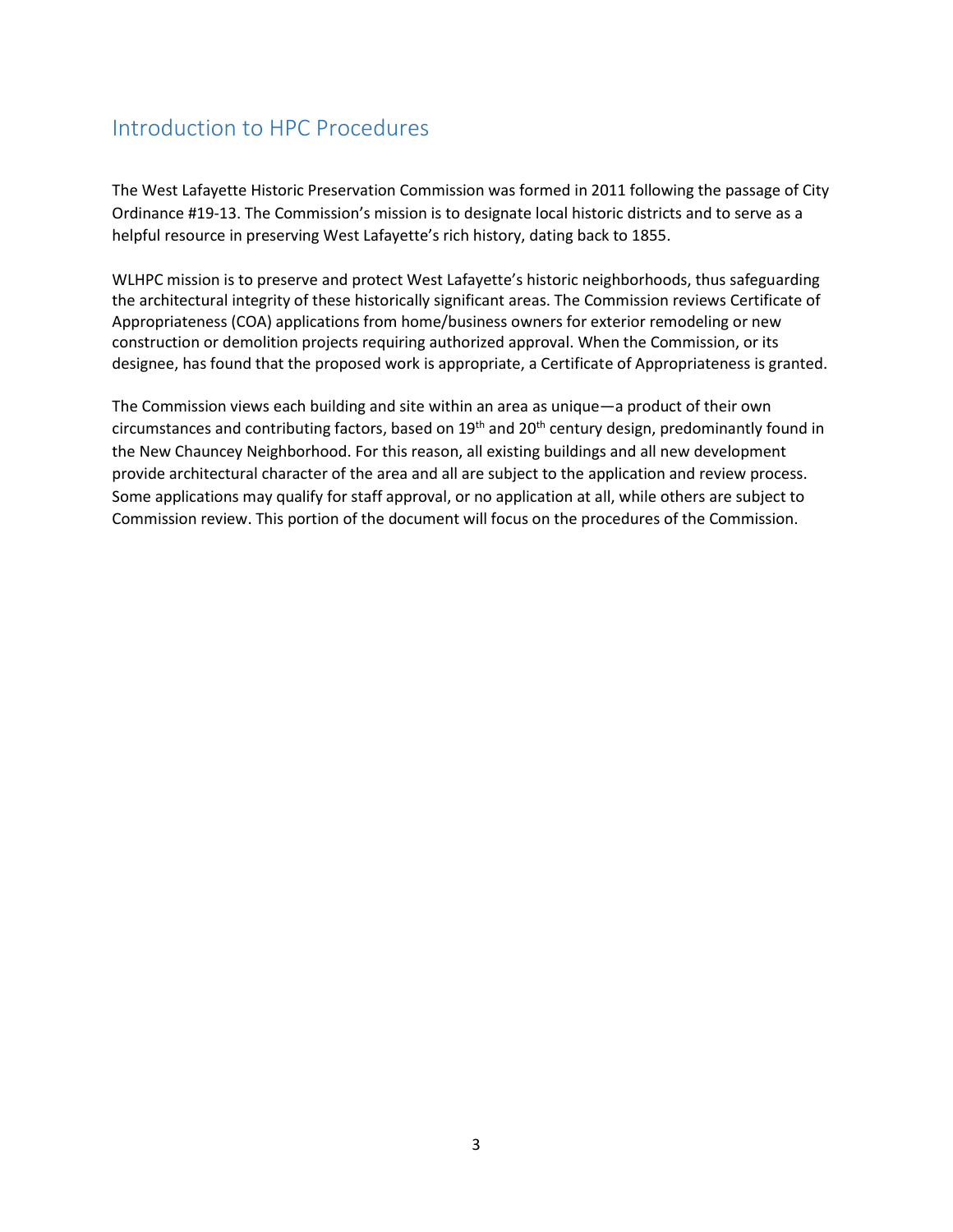# <span id="page-3-0"></span>Certificate of Appropriateness (COA) Applications

A Certificate of Appropriateness (COA) is the approval granted to a property owner who has gone through the review process for exterior work seen from a public right-of-way on a structure located within a local historic district. The Building Commission will not approve building or demolition permits for properties located within a local historic district without an approved COA on file. Below are specific guidelines on the certificate process:

- 1. **Filing Deadlines:** At the beginning of the calendar year, all filing dates for COA applications are posted on the city's Historic Preservation Commission webpage. Applications must be submitted by the filing deadlines to be added to each monthly agenda.
- 2. **Required Supporting Materials:** For an application to be considered complete, supporting documentation must be included when submitting by the filing deadline. See the Staff Review form, posted on the city's Historic Preservation Commission webpage, or contact the Commission Administrator for specific materials required for the application. Applications with incomplete supporting materials are subject to delays in decision or continued to the following monthly meeting.
- 3. **Staff Approvals:** Staff Approvals are any projects that the Commission has approved for city staff to review and approve. Applications may be submitted at any time and complete applications are typically approved within 10-buisness days of submissions.
- 4. **Commission Approvals:** Any project seen from public right-of-way, deemed inappropriate by staff, not designated as maintenance, or staff approvals must be approved by the Commission through its public review process. Applications must be reviewed by the COA Sub-committee and the full Commission to be approved.
- 5. **Public Hearings:** Commission Approvals are reviews and approved through public hearing of the Historic Preservation Commission. The COA-Sub Committee meets on the first Tuesday of each month. The full Commission meets on the second Tuesday of every month. Meeting dates, along with their filing deadlines are posted on the city's Historic Preservation Commission webpage at the beginning of each calendar year.
- 6. **Expiration of Certificates:** All applications approved by staff or Commission expire after one calendar year from the issuant date.
- 7. **Extension of Certificates:** Extensions of certificates may be extended by the Administrator if, upon the request of the application, if the applicant provides reasoning for extension, a timetable, written documentation on what work has been completed, and any amendments to the project. If staff deems the extension inappropriate, the application will move to the full Commission for review and approval.

**NOTE:** Prior to filing an application or in need of assistance, contact the **Commission Administrator** to review your project to see what materials are required for the application.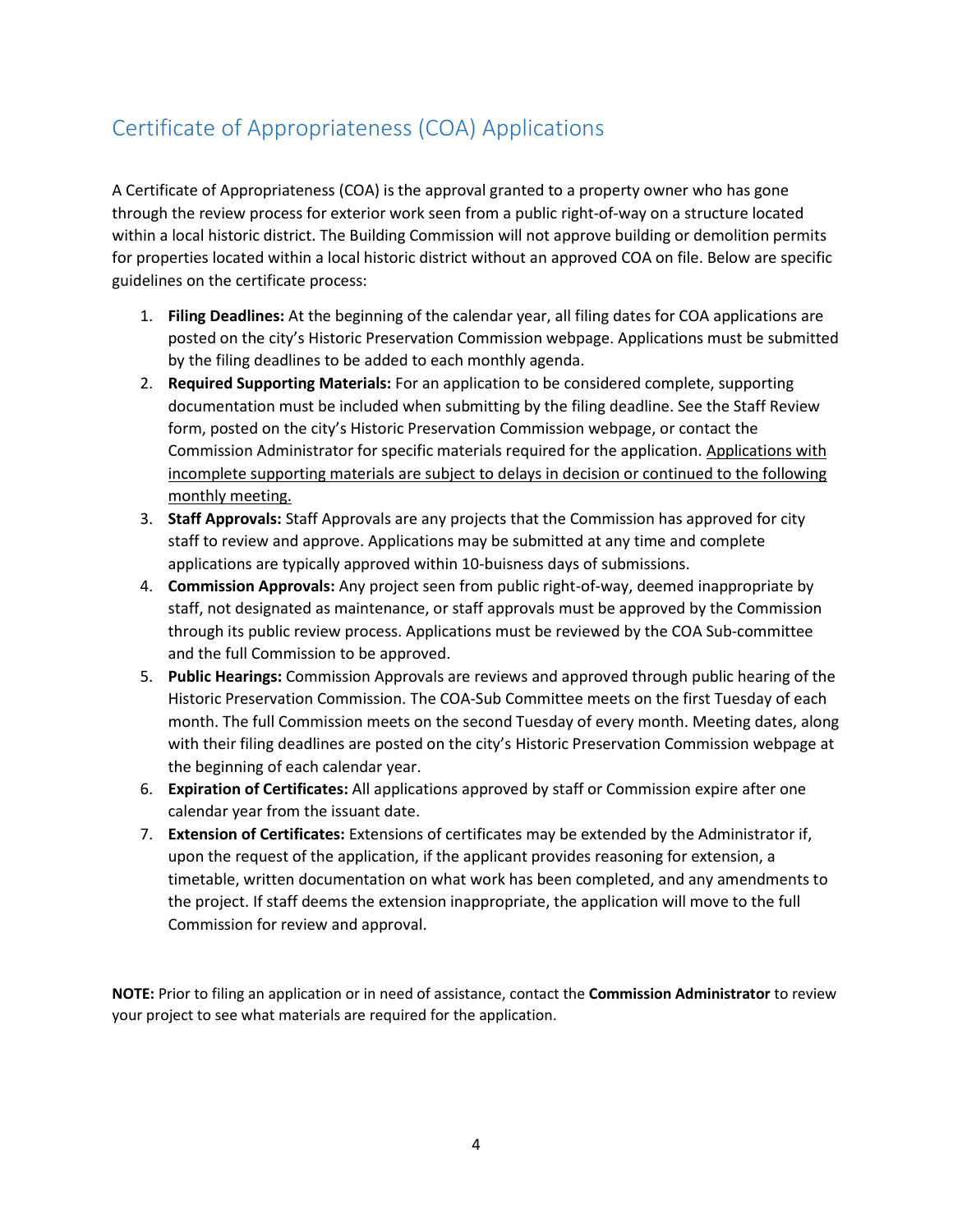# <span id="page-4-0"></span>Commission Meetings and Staff Approvals

The following are the rules and procedures for all public meetings and staff approvals.

### **Commission Meetings**

### **1. Robert's Rule of Law**

Commission must follow **Robert's Rule of Law** <sup>1</sup>for formal procedural processes during public meetings.

### **2. Commission and Sub-Committee Meeting Announcements**

Commission meetings are open to the public and dedicate public comment opportunities at each meeting. Commission meeting times and locations are posted at least forty-eight (48) hours in advance through the West Lafayette City Clerks office.

### **3. Meeting Agendas**

Agendas for each Commission meeting are posted on the city's Historic Preservation Commission webpage at least forty-eight (48) hours prior to each meeting.

### **4. Special Meetings**

If a special meeting is required to schedule outside regularly schedule Commission meetings, the Chair of the Commission must notify staff prior to scheduling and must have at least four (4) members of the Commission in attendance. Notice of the special meeting must be posted through the West Lafayette City Clerks office at least forty-eight (48) hours in advance for any work to be conducted.

### **5. Applicant Attendance is Required**

Applicants or a proxy of the applicant must be present at both COA Sub-committee and full Commission meeting for the application to be review and approved. If a proxy will be present, Commission Administrator must be notified at least twenty-four (24) hours in advance.

## **6. Continuance of an Application**

The Commission, staff, or applicant may request the application to be continued to the following monthly commission meeting. This may be due to project scope change without proper review by staff or commission, a lack of supporting materials required for the COA application or need to review further.

### **7. Dismissal of an Application**

 $\overline{\phantom{a}}$ 

The Commission may dismiss an application for lack of jurisdiction or want of prosecution.

<sup>1</sup> **Robert's Rule of Law** often refers to a parliamentary law, used to run meetings effectively and efficiently.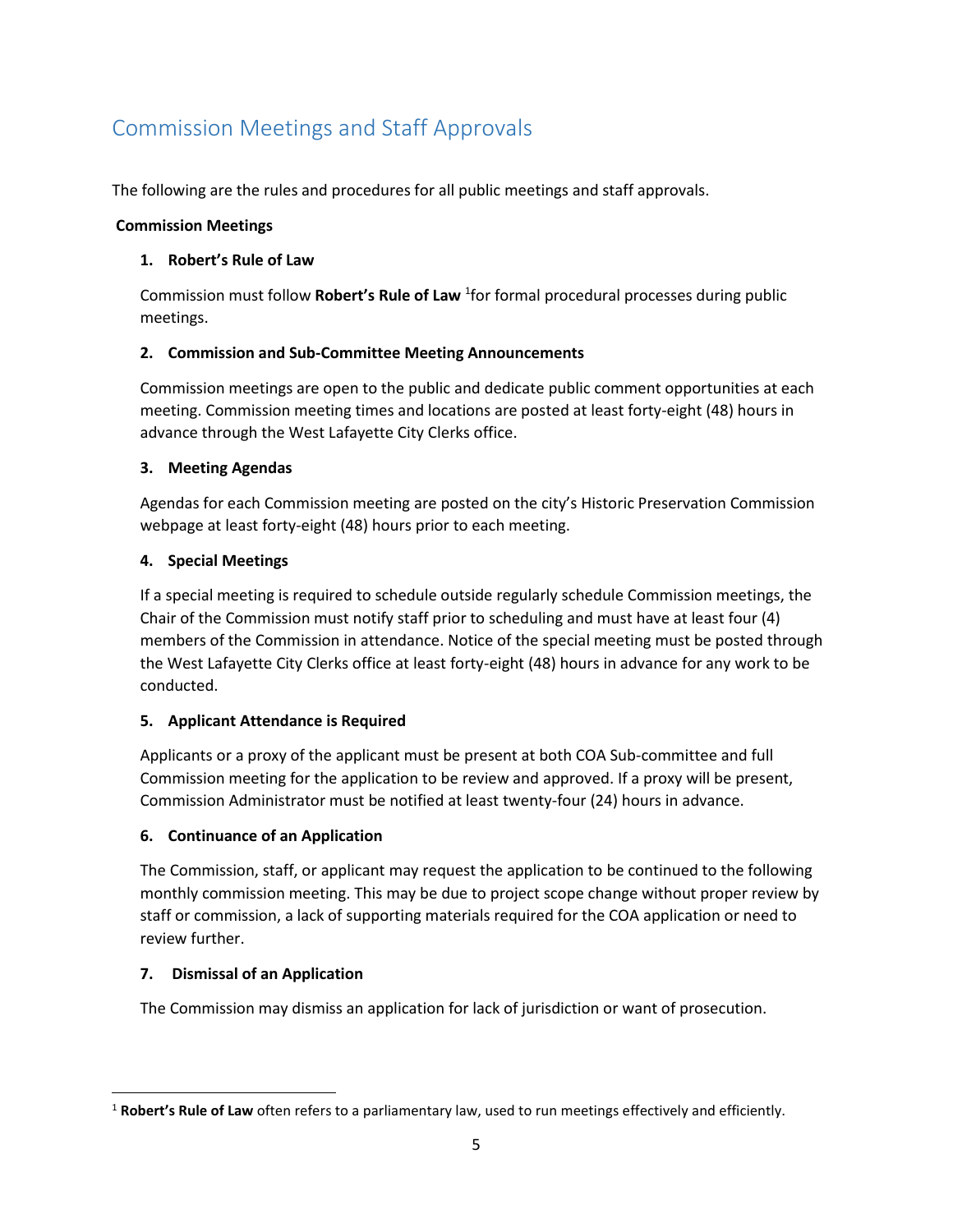#### **8. Denial of an Application**

The Commission may deny an application that does not comply with local ordinance, Secretary of the Interior Standards, or zoning regulations. A letter stating reasoning for denial must be sent to the applicant within seventy-two hours (72).

#### **Staff Approvals**

#### **1. Filing Requirements**

An application that can be approved by the Commission Administrator, as delegated by the Commission in its Policies section of this document, can be submitted at any time. Staff approval of a COA application may be given if staff determines the proposed wok is appropriate and all application procedures have been followed, including the submission of all required supporting materials.

#### **2. Staff Decision**

 $\overline{a}$ 

A COA application approved by staff is effective immediately upon issuance. Applications are good for one year. Once issued and building permits are required, applicants then file for permits.

#### **3. Appeals of Staff Decisions**

If the **Commission Administrator** <sup>2</sup> cannot determine that the proposed work submitted in the COA application is appropriate, or a lack of supporting documents prohibits a staff decision, the applicant may request the application to be heard by the Commission through its public meetings. If the applicant requests this process, the next filing date will apply, and the application will be sent to the next commission meetings.

<sup>2</sup> **Commission Administrator-** is the City administrator designated by the Mayor to serve as the Commission Administrator. The Administrator shall provide staff assistance to the Commission and issue Certificate of Appropriateness as directed by the Commission.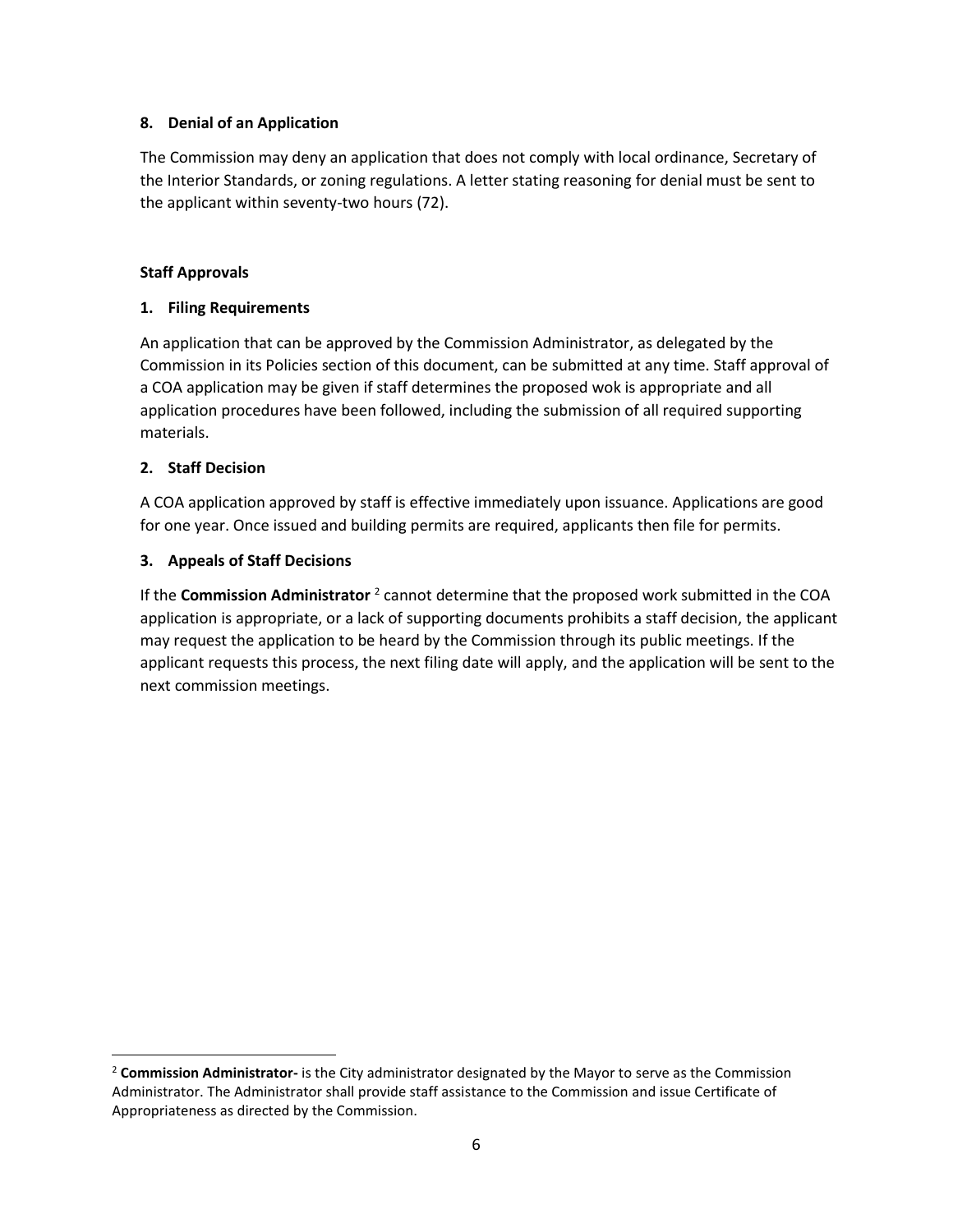## <span id="page-6-0"></span>Introduction for HPC Policies

The policies portion of this document are intended to educate applicants on Commission policies for issuing Certificate of Appropriateness (COA) for structures within a local historic district. In the case for multiple local districts, some policies will be unique to each district or land use plan. The categories of approval are the following:

### **No Required COA**

A COA is not required for those items or projects so noted under the maintenance section of the West Lafayette Preservation Ordinance. However, always contact the Commission Administrator to verify for specific projects to prevent destruction of historic material or potential ordinance violation.

#### **Staff Approval**

A COA is needed for the project and may be approved by the Commission Administrator as noted. The process does include submitting an application, however, does not require full commission review at their public meeting(s) and can be issued immediately after review.

#### **Commission Approval**

A COA is required and may be issued by the Commission review through their public meeting(s) process. The process includes submission of application by the proper filing date, Staff and Advisor review, and Commission review at their monthly meeting(s).

#### **No Existing Policy**

In the case that there is not an existing policy for the proposed work, or when there is ambiguity as to the application of the policy, the Commission Administrator shall determine the type of approval based on previous Commission direction and have decisions ratified at the next monthly Commission meeting.

**NOTE:** For emergency cases (posing immediate threat to public safety or to the preservation of a historic building element), an abbreviated approval procedure may be required. In these instances, the Commission Administrator, Building Commissioner, and City Engineer may issue a Staff Approval is appropriate in order to hasten the approval process. All emergency Staff Approvals shall be ratified at the next monthly Commission meeting.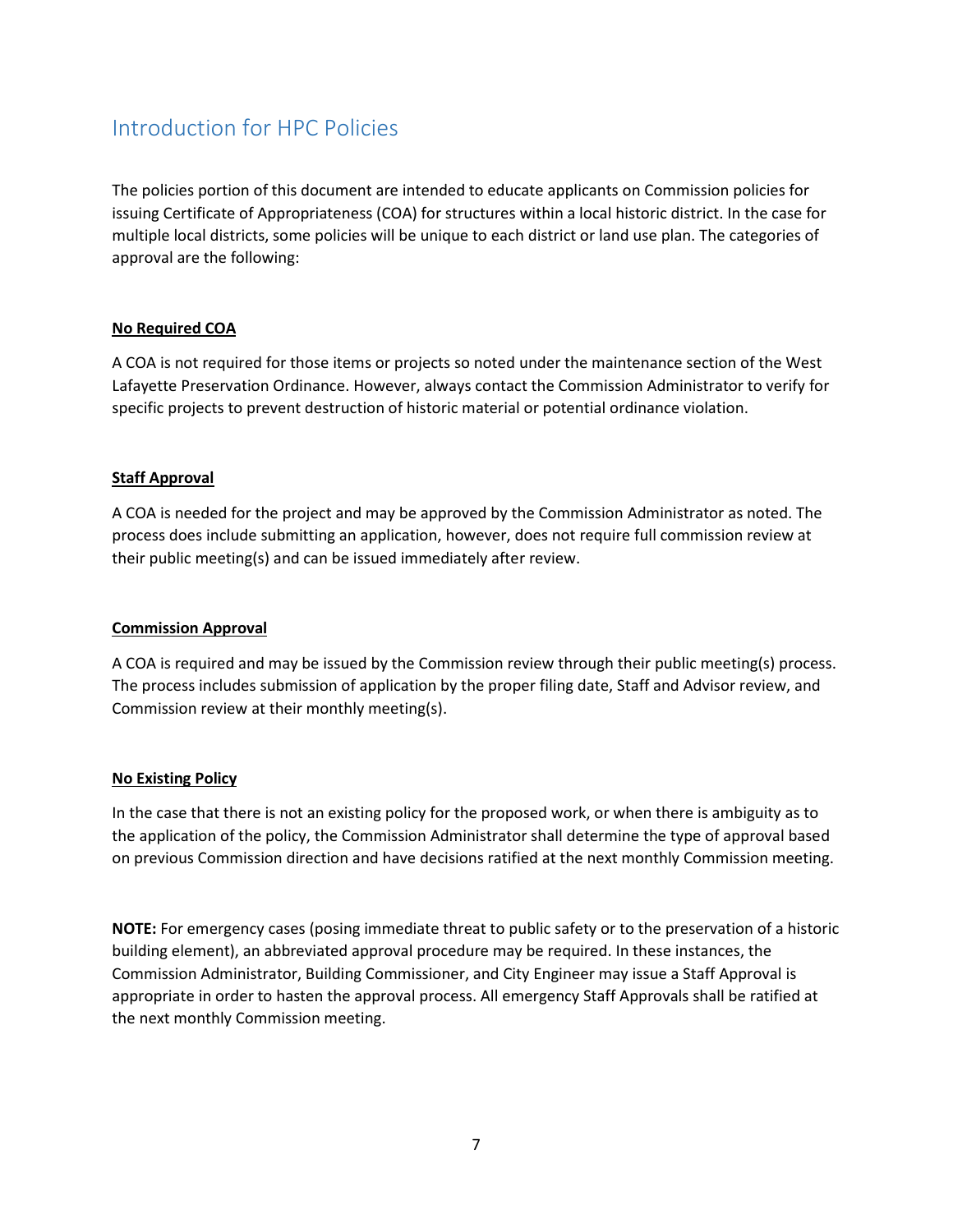# <span id="page-7-0"></span>Secretary of the Interior Standards for Historic Preservation Projects

Design guidelines in each plan are generally derived from The Secretary of the Interior's Standards for Historic Preservation Projects. These standards are as follows:

1. A property shall be used for its historic purpose or be placed in anew use that requires minimal change to the defining characteristics of the building and its site and environment.

2. The historic character of a property shall be retained and preserved. The removal of historic material or alteration of features and spaces that characterize a property shall be avoided.

3. Each property shall be recognized as a physical record of its time, place, and use. Changes that create a false sense of historical development, such as adding conjectural features or architectural elements from other buildings, shall not be undertaken.

4. Most properties change over time; those changes that have acquired historic significance in their own right shall be retained and preserved.

5. Distinctive stylistic features or examples of skilled craftsmanship which characterize a building, structure, or site, should be treated with sensitivity.

6. Deteriorated historic features shall be repaired rather than replaced. Where the severity of deterioration requires replacement of a distinctive feature, the new feature shall match the old in design, color, texture, and other visual qualities and, where possible, materials. Replacement of missing features shall be substantiated by documentary, physical, or pictorial evidence.

7. Chemical or physical treatments, such as sandblasting, that cause damage to historic materials shall not be used. The surface cleaning of structures, if appropriate, shall be undertaken using the gentlest means possible.

8. Significant archeological resources affected by a project shall be protected and preserved. If such resources must be disturbed, mitigation measures shall be undertaken.

9. New additions, exterior alterations, or related new construction shall not destroy historic materials that characterize the property. The new work shall be differentiated from the old and shall be compatible with the massing, size, scale, and architectural features to protect the historic integrity of the property and its environment.

10. New additions and adjacent or related new construction shall be undertaken in such a manner that if removed in the future, the essential form and integrity of the historic property and its environment would be unimpaired.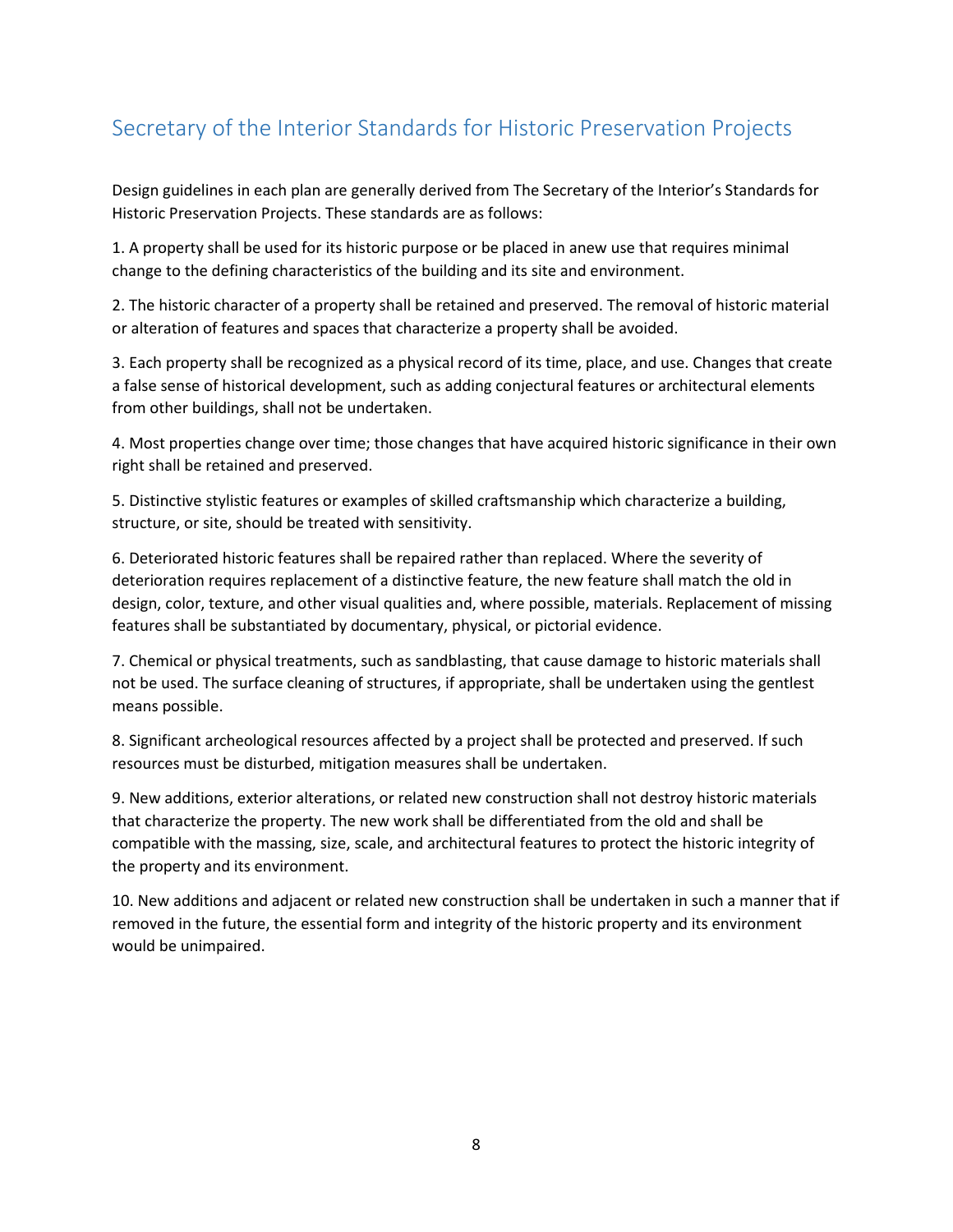# <span id="page-8-0"></span>Ordinance 19-13: Significant Sections during Reviews

## **Ordinance 19-13-Section 24.188-Visual Compatibility**

Criteria for considering visual compatibility: within the area of a historic district, new buildings and structures, as well as buildings, structures, and appurtenances that are moved, reconstructed, materially altered, or repaired, must be visually compatible with buildings, squares and places to which they are visually related generally in terms of the following visual compatibility factors:

(1) **Height:** the height of proposed buildings must be visually compatible with adjacent buildings.

(2) **Proportion of building's front facade:** the relationship of the width of a building to the height of the front elevation must be visually compatible with buildings, squares, and places to which it is visually related.

(3) **Proportion of openings within the facility:** the relationship of the width of the windows to the height of windows in a building must be visually compatible with buildings, squares, and places to which it is visually related.

(4) **Rhythm of solids to voids in front facades:** the relationship of solids to voids in the front facade of a building must be visually compatible with buildings, squares, and places to which it is visually related.

(5) **Rhythm of spacing of buildings on streets:** the relationship of a building to the open space between it and adjoining buildings must be visually compatible with buildings, squares, and places to which it is visually related.

(6) **Rhythm of entrances and porch projections:** the relationship of entrances and porch projections of a building to sidewalks must be visually compatible with buildings, squares, and places to which it is visually related.

(7) **Building Facade:** the facade of a building must be visually compatible with the predominant materials used in the buildings to which it is visually related.

(8) **Roof shapes:** the roof shape of a building must be visually compatible with the buildings to which it is visually related.

(9) **Walls of continuity:** appurtenances of a building such as walls, wrought iron fences, evergreen landscape masses, and building facades, must form cohesive walls of enclosure along the street, if necessary to ensure visual compatibility of the building to the buildings, squares, and places to which it is visually related.

(10) **Scale of a building:** the size of a building, and the building mass of a building in relation to open spaces, windows, door openings, porches, and balconies, must be visually compatible with the buildings, squares, and places to which it is visually related.

(11) **Directional expression of front elevation:** a building must be visually compatible with buildings, squares, and places to which it is visually related in its directional character, including vertical character, horizontal character, or non-directional character.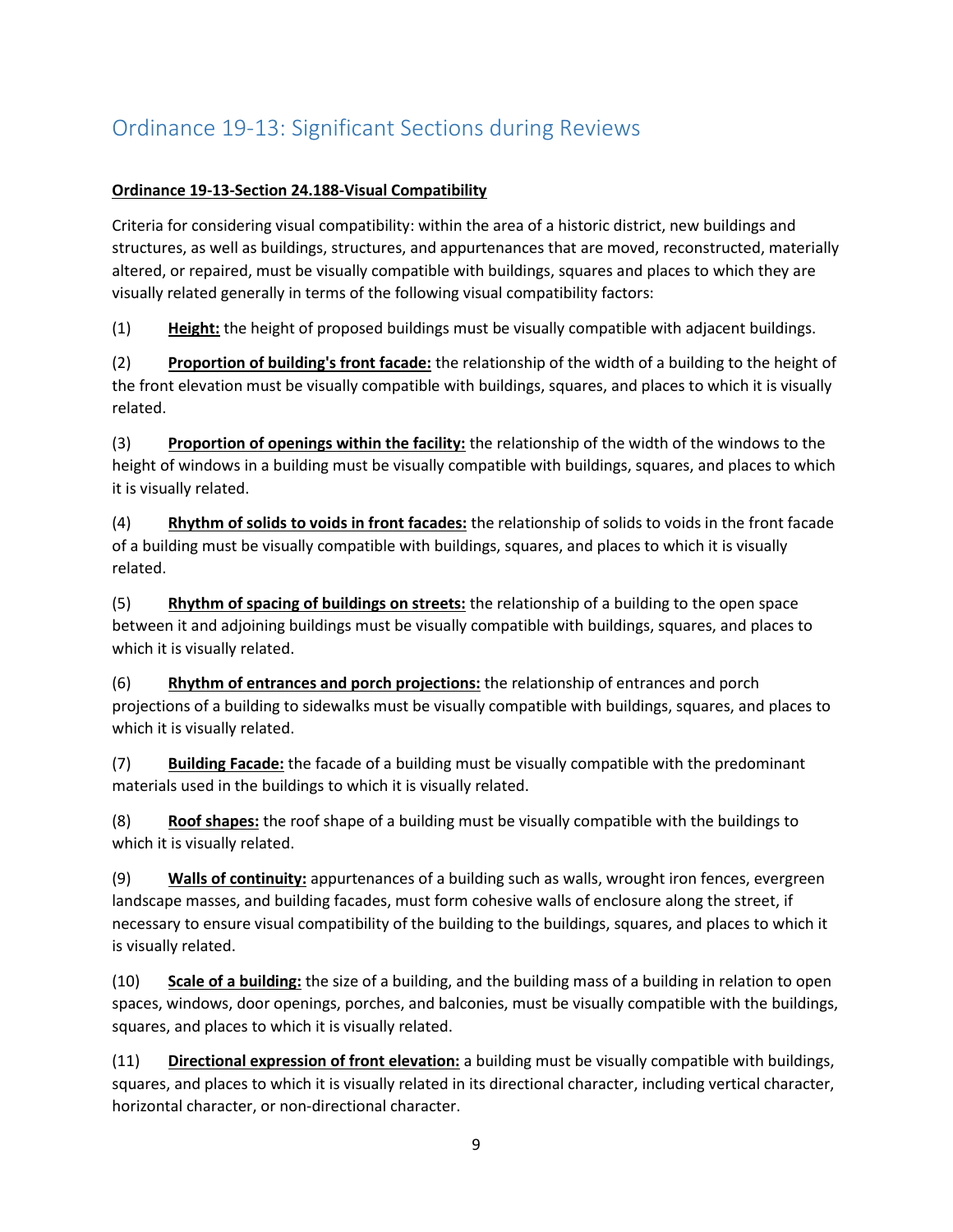## **Ordinance 19-13-Section 24.189-Preservation of Historical and Architectural Character upon Alteration or Relocation Mandated**

1. (a) A **historic building** <sup>3</sup>or structure or any part of or appurtenance to such a building or structure, including stone walls, fences, light fixtures, steps, paving, and signs may be moved, reconstructed, altered, or maintained only in a manner that will preserve the historical and architectural character of the building, structure, or appurtenance.

2. (b) A historic building may be relocated to another site only if it is shown that preservation on its current site is inconsistent with subsection (a).

### **Ordinance 19-13-Section 24.190-Maintenance**

 $\overline{a}$ 

1. (a) Historic buildings shall be maintained to meet the applicable requirements established under state statute for buildings generally so as to prevent the loss of historic material and the deterioration of important character defining details and features.

2. (b) **Ordinary repairs and maintenance**<sup>4</sup> : Nothing in this section shall be construed to prevent the ordinary repairs and maintenance of any historic building, provided that such repairs or maintenance do not result in a conspicuous change in the design, form, proportion, mass, configuration, building material, texture, location, or external visual appearance of any structure, or part thereof.

### **Ordinance 19-13-Section 24.191-Relationship with Zoning Districts**

Zoning districts lying within the boundaries of the historic district are subject to regulations for both the zoning district and the historic district. If there is a conflict between the requirements of the zoning district and the requirements of the historic district, the more restrictive requirements shall apply.

<sup>3</sup> **Historic Building or Structure** include any structure that is more than 50 years old, and/or is noted as historically significant, or architecturally historic with proper documentation, and/or is noted as contributing rating in the Interim Report, such as Outstanding, Notable, or Contributing.

<sup>4</sup> **Ordinary Repairs and Maintenance** includes any work on the exterior of the building that is seen from public right-of-way that do not result in a conspicuous change in the design, form, proportion, mass, configuration, building material, texture, location, or external visual appearance of any structure, or part thereof.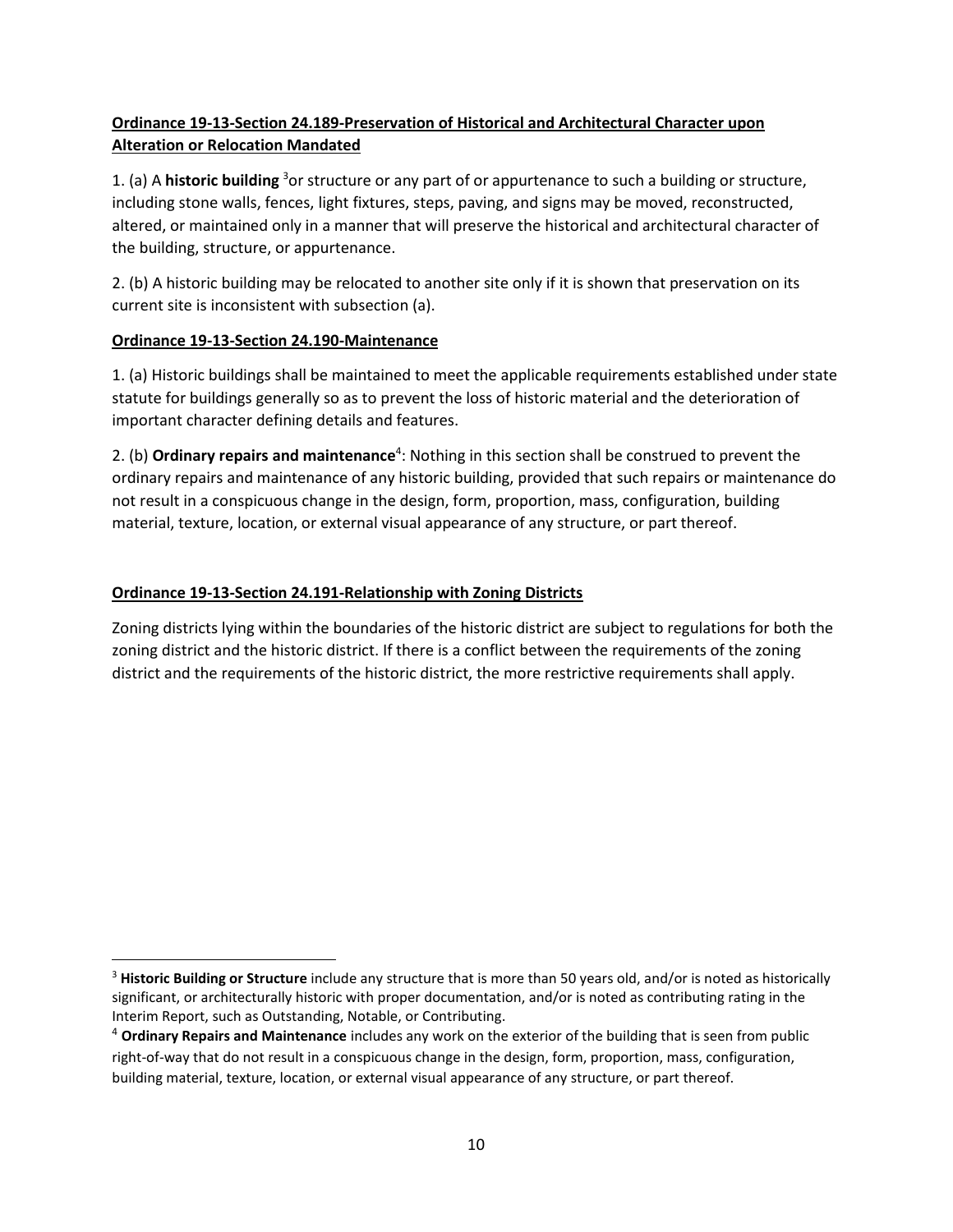# <span id="page-10-0"></span>Awning, Canopies, Shutters, and Lighting

### **No Required COA**

- 1. Repair of existing **awnings or canopies**<sup>5</sup> , or shutters with materials matching existing in size, shape, or type. This includes replacement of worn or damage canvas in style and pattern.
- 2. Seasonal, removal or reinstallation of temporary awnings on existing fittings.
- 3. Wall or ceiling light fixtures (excluding security lighting) at rear entrances of a building, garage, or carriage house seen from public right of way or alleyways.

### **Staff Approval**

- 1. New installation, permanent removal, or alteration of temporary, non-original awnings, including changes in color, pattern, or material
- 2. New installation of shutters that adhere to Secretary of the Interior standards, or section 24.191 Maintenance of Ordinance 19-13, or match existing shutter in material, size, shape, and color.
- 3. Documented non-historic awnings, such as aluminum awnings
- 4. Wall or ceiling light fixtures (excluding security lighting) attached to the façade of any building, garage, or carriage house

### **Commission Approval**

 $\overline{\phantom{a}}$ 

- 1. Any proposed installation of new, permanent awnings and canopies
- 2. The installation of any security lighting seen from public right of way
- 3. Any permanent façade illumination lighting or free standing lighting seen from public right of way
- 4. Any action deemed inappropriate by Staff

<sup>5</sup> **Temporary Awnings and Canopies** include those that are constructed with a metal frame covered with fabric, minimally attached to the building and designed to be easily removed

**Permanent Awnings and Canopies** include those attached to the structure of a building of a building in a manner not meant to be removable, meant to be an integral part of the building design or having any attachment to the ground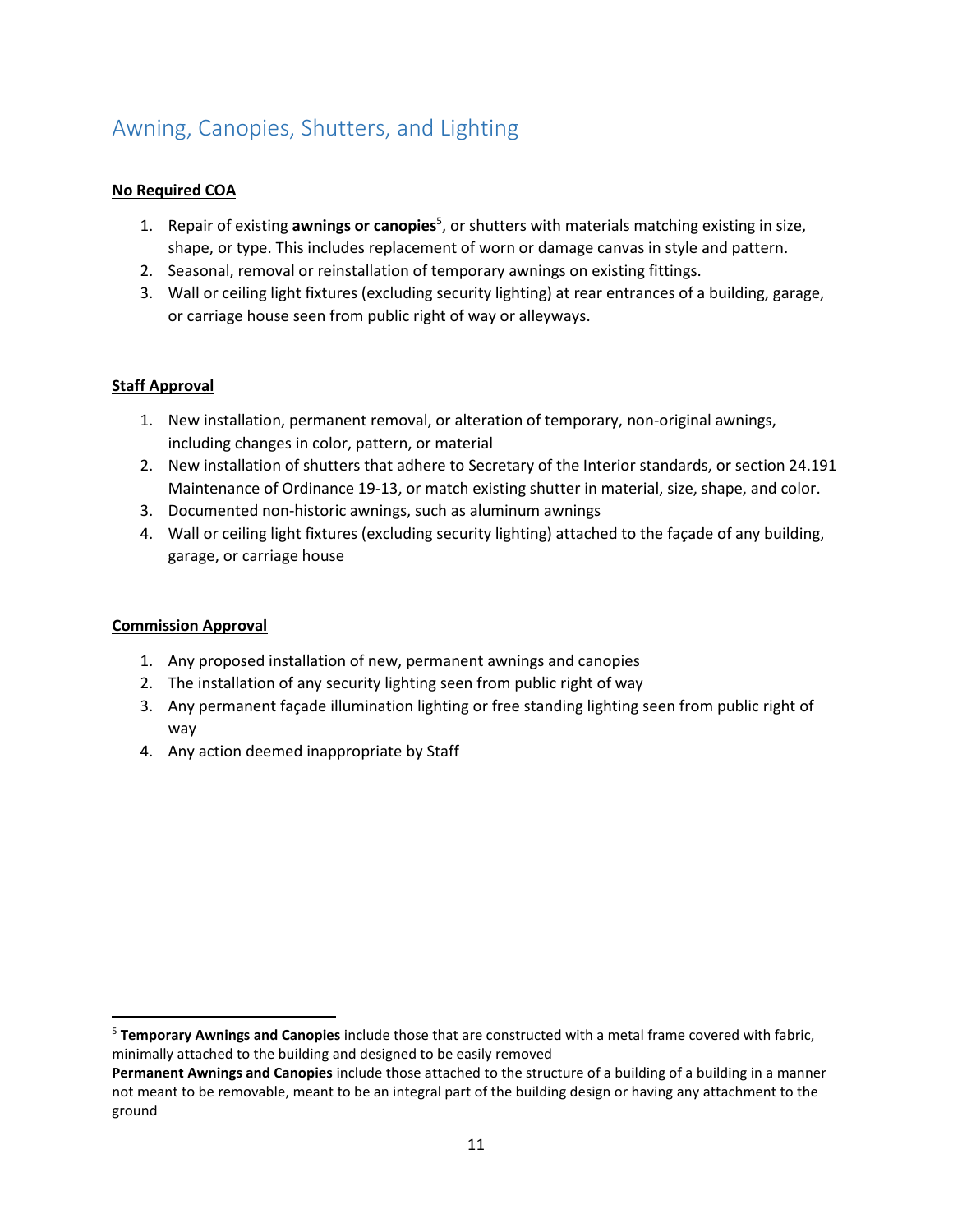## <span id="page-11-0"></span>Demolition and Removal of Structures or Portions of Structures

#### **No Required COA**

All demolitions within a local district must have an approved COA on file prior to being executed. Violators will be fined if a demolition occurs without prior approval.

#### **Staff Approval**

- 1. Structures (or portion of structures) in which imminent collapse, adhering to any ordinances that pertain to unsafe structures, that poses a safety hazard to the public
- 2. Documented**, non-historic** <sup>6</sup>accessory structures, such as open carports, garden sheds, or metal awnings.

#### **Commission Approval**

 $\overline{\phantom{a}}$ 

- 1. Any action deemed inappropriate by Staff
- 2. Any historic structures or portions of **historic structures**<sup>7</sup>
- 3. Any removal of **accessory structures**<sup>8</sup> , such as detached garages

<sup>6</sup> **Non-historic Structures** include any structure that is less than 50 years old, and/or is noted as non-contributing in the National Register and the Interim Report.

<sup>7</sup> **Historic Structures** include any structure that is more than 50 years old, and/or is noted as historically significant, or architecturally historic with proper documentation, and/or is noted as contributing rating in the Interim Report, such as Outstanding, Notable, or Contributing.

<sup>8</sup> **Accessory Structure** includes any subordinate structure located on the same lot that does not have the same use as the primary structure and is detached from the primary structure.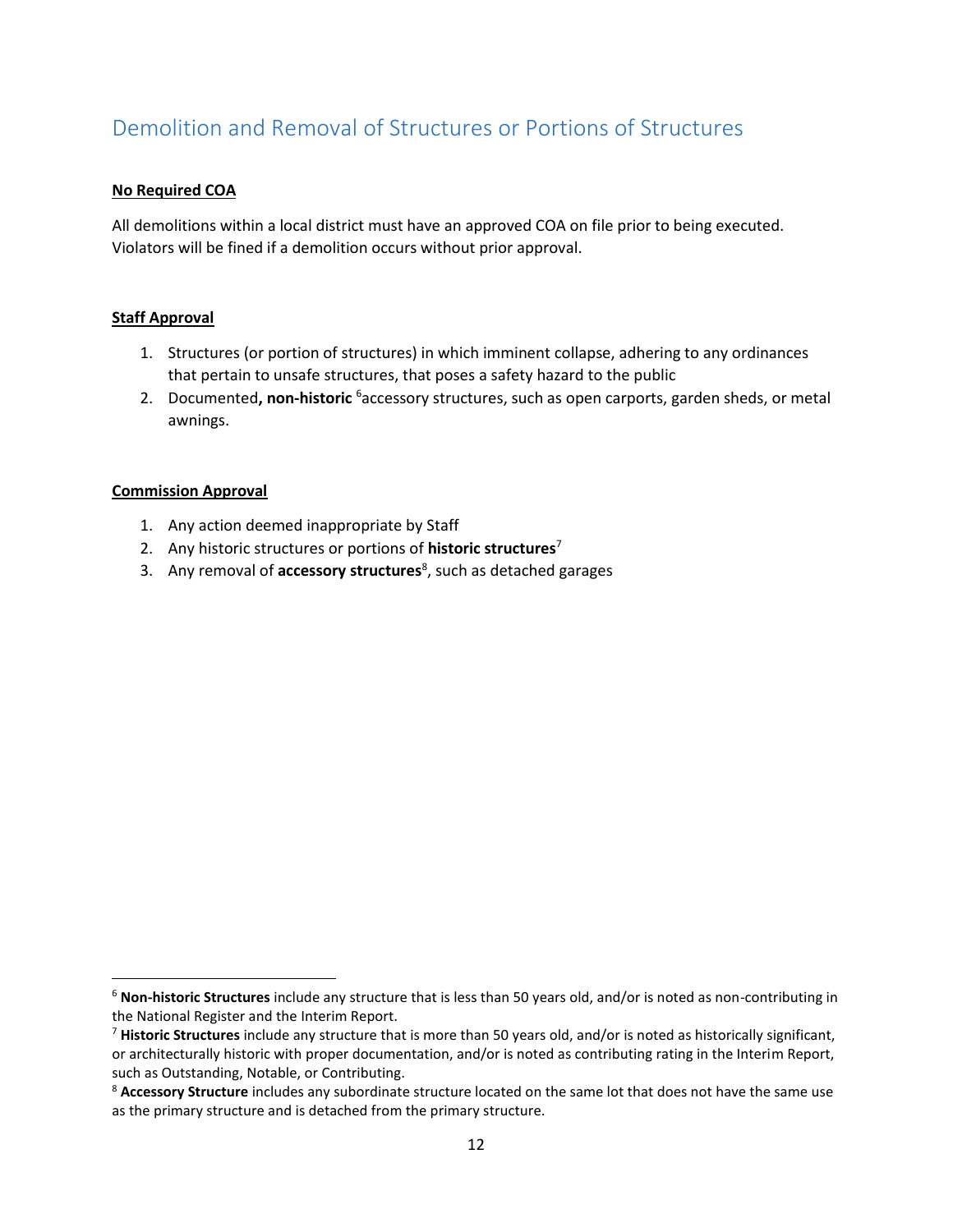## <span id="page-12-0"></span>Fences, Walls, and Handrails

### **No Required COA**

- 1. The removal of any chain-link fencing, fallen fencing or **non-historic fencing** o **handrails**<sup>9</sup>
- 2. The repair of existing fencing, with the parameters;
	- a. There are no alterations in material, height, color, or location
	- b. No more than 50% of the total fencing is being replaced

### **Staff Approval**

- 1. Fences that continues in style and material of an existing fence, replacement of an existing fence with a new, an addition or change of material with appropriate material.
- 2. Fences that either has a footer of at least 30" frost depth or statement from the manufacturer of an approved installation process
- 3. Proposed fence length is no longer than 60% of the lot linear boundary
- 4. Supporting documents identify location, material, and construction detail of proposed handrails adhere to state and local code, as well as Secretary of the Interior Standards

### **Commission Approval**

- 1. The removal or creation of masonry-type fence and/or **wall**<sup>10</sup>, such as brick, block, or concrete
- 2. Proposed fence length greater than 60% of the lot linear boundary
- 3. Any material or change that conflicts with the integrity of the contributing aspects of the home or structures.
- 4. The removal or alteration of any **historic fence, wall, or handrail**<sup>11</sup>
- 5. Any action deemed inappropriate by Staff

<sup>9</sup> **Non-historic fence or handrails** include any metal and wood barriers on the lot that is less than 50 years old.

<sup>10</sup> **Walls** include any masonry barriers

<sup>&</sup>lt;sup>11</sup> Historic fence, wall, or handrail includes those that are more than 50 years old.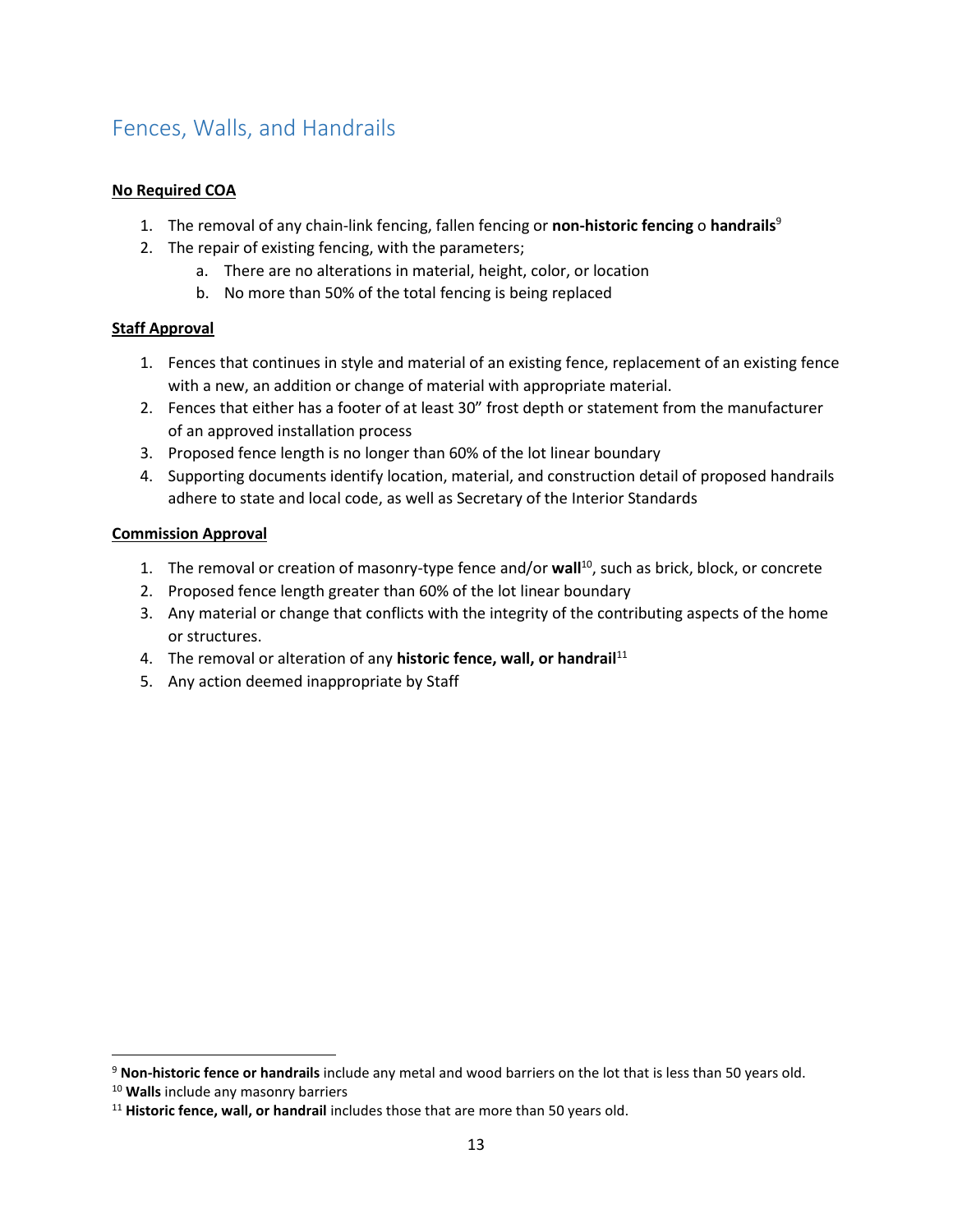## <span id="page-13-0"></span>**Masonry**

#### **No Required COA**

- 1. **Masonry repairs** <sup>12</sup>and maintenance, defined as the following work involving less than 25% of any one wall surface:
	- a. Tuckpointing, using materials to match the original
	- b. Stucco replacement, matching the existing material
	- c. Cleaning, excluding any abrasive cleaning process, such as sandblasting, water blasting, or chemical washing
	- d. Replacement of **deteriorating masonry**<sup>13</sup>, using materials to match existing

#### **Staff Approval**

- 1. The following masonry restoration, if it involved more that 25% of any one wall surface:
	- a. Tuckpointing, using materials to match the original
	- b. Stucco replacement, matching the existing material
	- c. Cleaning, excluding any abrasive cleaning process, such as sandblasting, water blasting, or chemical washing
	- d. Replacement of deteriorating masonry, using materials to match existing
- 2. Reconstruction of severely deteriorated (unsafe and/or unstable) features, with no changes to design or materials
- 3. Application of any clear sealing agent, if all other sources of water infiltration have been corrected, and the sealing agent is limited to one the affected area.

#### **Commission Approval**

- 1. Any proposed restoration work that replaces existing material with any new material
- 2. Any proposed paint or aesthetic treatment to existing or proposed masonry
- 3. Any action deemed inappropriate by Staff

<sup>12</sup> **Masonry and Masonry Repairs** includes repairs to cement, mortar, stucco, brick, stone block, or other lithic material that match the original in size, profile, color, texture, and composition.

<sup>13</sup> **Deteriorated Masonry** includes that in which more than a quarter (in depth) of the masonry surface is missing.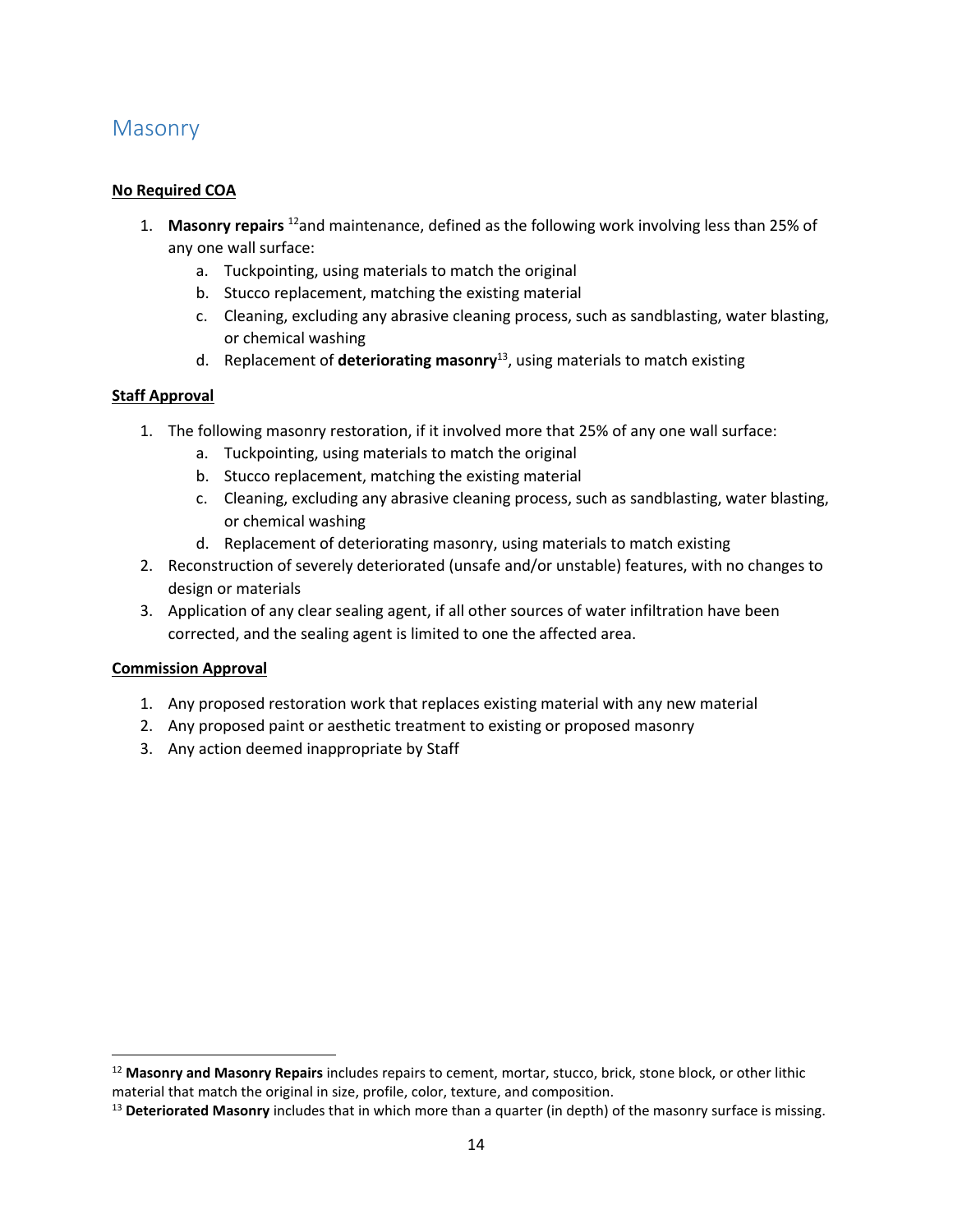# <span id="page-14-0"></span>New Construction <sup>14</sup> and Additions

### **Staff Approval**

l

1. **Storage or garden sheds** <sup>15</sup>in the **backyard**<sup>16</sup> of the property, no more than 140 square feet with a permanent foundation, aggregate base, or bare ground

#### **Commission Approval**

- 1. Any other structures other than storage or garden sheds
- 2. Any Additions to an existing structure
- 3. Any work deemed inappropriate by Staff

**Note:** Building permits will not be issued without an approved COA application on file. For any planned development projects that occur within a local historic district must begin with an approved COA prior to moving through the local check-point agencies, such as Area Plan Commission, Building Department, or Development Department. For inquiries on a proposed planned development, contact the Director of Development .

**Note:** The Commission may require that electrical, telephone, and television cables be buried underground on rehabilitation projects and new construction projects.

<sup>14</sup> **New Construction** includes new structures or additions to existing structure.

<sup>15</sup> **Storage or Garden Shed** includes detached accessory structures that are subordinate to the primary structure that is no more than 140 square feet with a permanent foundation, aggregate base, or bare ground.

<sup>16</sup> **Backyard** includes land behind the rear building line seen from public right-of-way.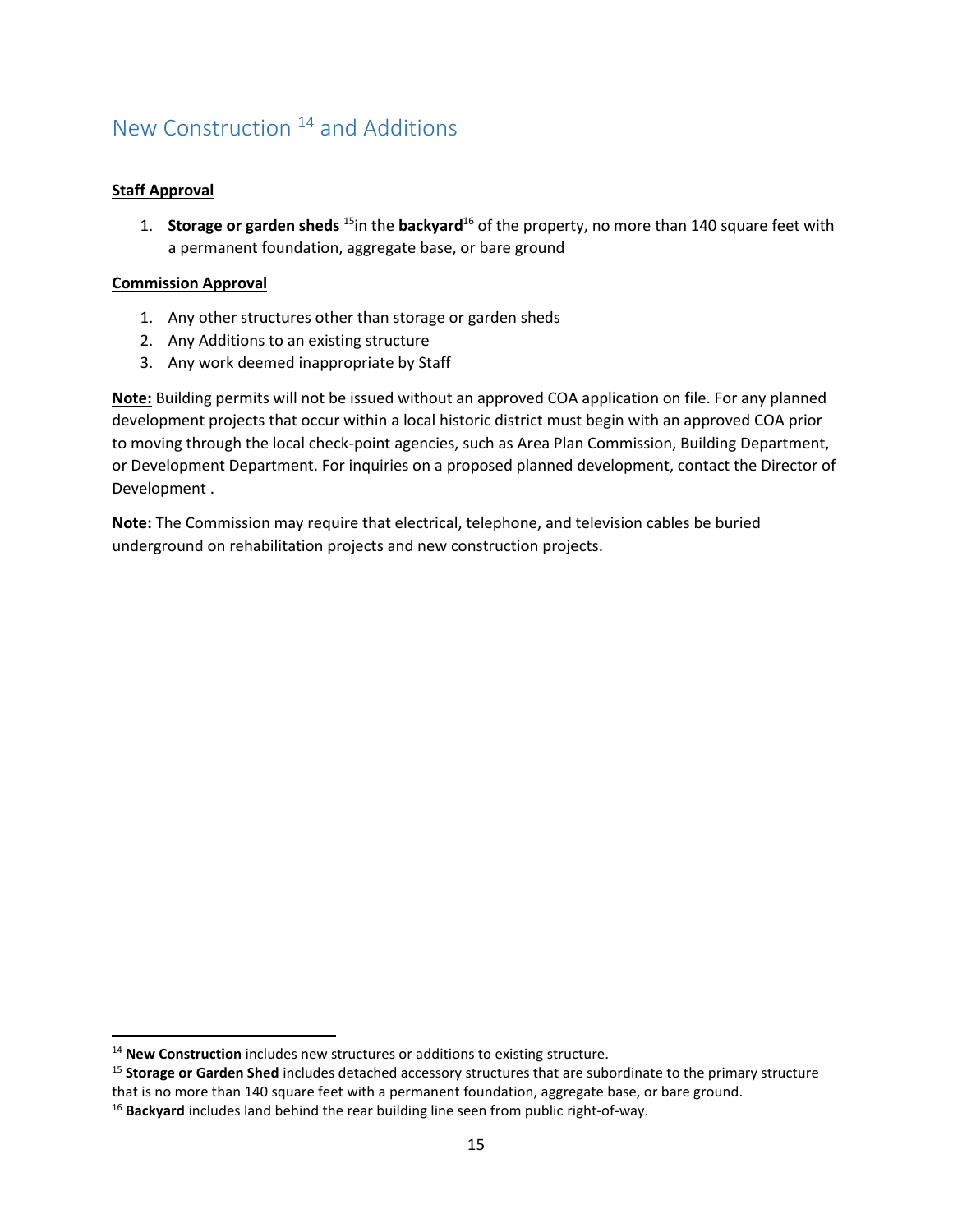## <span id="page-15-0"></span>Porches, Patios, Stoops, Steps, sidewalks, and Driveways

#### **No Required COA**

- 1. Repair or replacing of existing driveways, sidewalks, or steps on private property, seen from public right of way provided:
	- a. Materials and dimensions match the existing and are in the same location as existing
	- b. Concrete surfaces of walkways, driveways, and steps are lightest possible broom finish. Strokes mist be in straight lines with no curves or swirls
- 2. New **open-air porches**<sup>17</sup> , **patios**<sup>18</sup> , **stoops**<sup>19</sup>, steps, sidewalks, or driveways in the **backyard** that is seen from public right of way or alley
- 3. Sidewalk repairs in public right of way conducted by

### **Staff Approval**

- 1. Alteration of a driveway provided:
	- a. Alterations does not violate zoning ordinances
	- b. Alteration to existing location, if dimensions of the drive remain the same
- 2. Removal of open-air porches, patios, stoops, steps, sidewalks, or driveways in the backyard seen from public right of way
- 3. New open-air porches and stoops are made of concrete provided:
	- a. Proposed porch meets all zoning requirements
	- b. If railing are required, railings shall be made of wood or metal material
- 4. Alteration of existing or new walkways, stoops, and patios made of concrete, brick or other masonry, pavers, or stone.

#### **Commission Approval**

- 1. Any **porch**<sup>20</sup> with a roof or cover that ties into an existing structure
- 2. Any action deemed inappropriate by Staff

<sup>17</sup> **Open-air porches** include those not enclosed on all sides by either railing or weather tight wall from all sides with no ceiling.

<sup>18</sup> **Patios** include a paved surface, typically with natural stone, brick, concrete, and/or pavers, either attached or detached to the structure, with no ceiling.

<sup>19</sup> **Stoops** includes the flat area outside an entryway of a structure, which typically has steps leading down to walkways, sidewalks, or the ground.

<sup>20</sup> **Porches** include room or gallery, typically leading to the main entrance of a building, may have railings or screening, and a ceiling, such as a roof, that tied into an existing structure.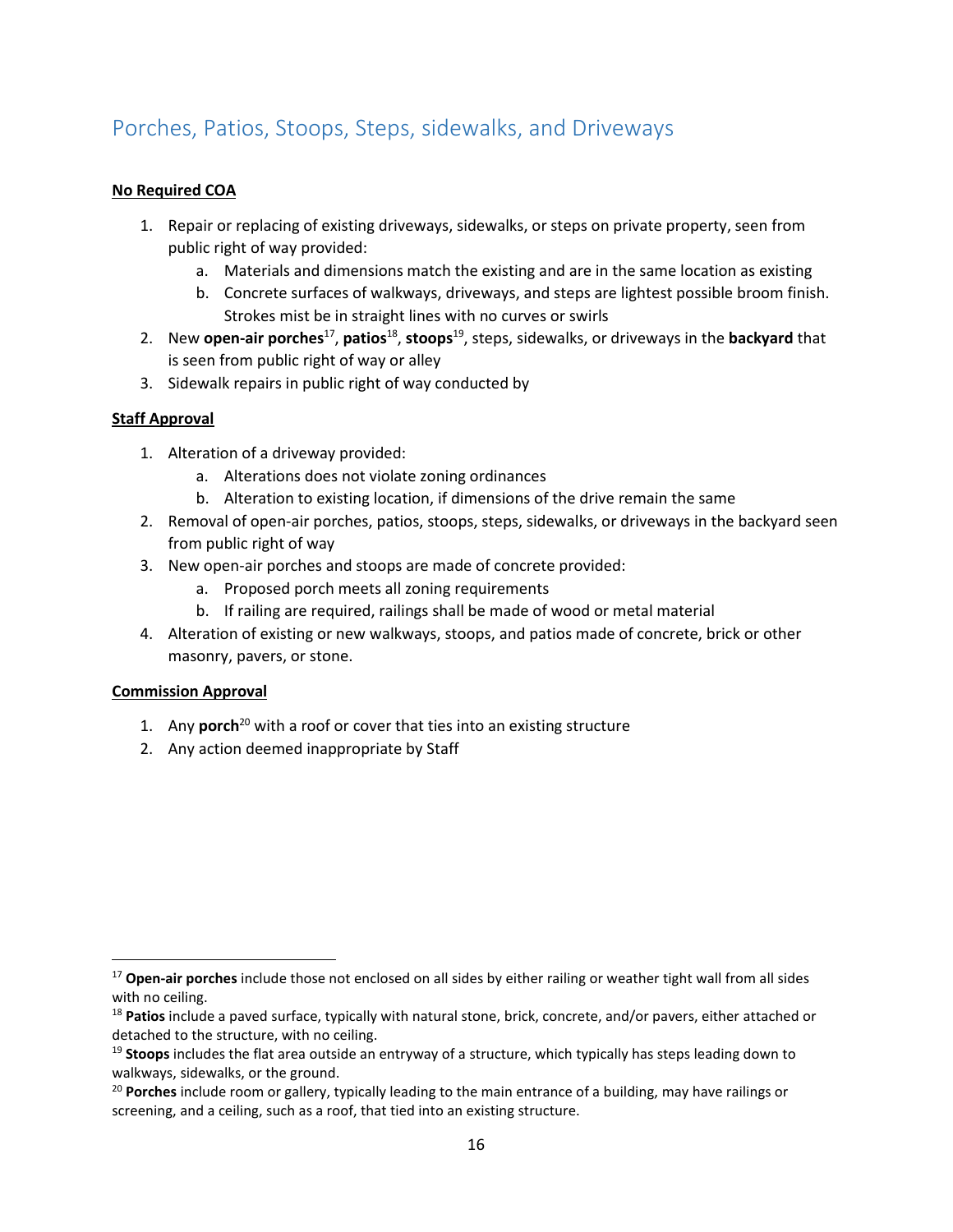# <span id="page-16-0"></span>Roof, Gutters, Fascia<sup>21</sup> and Soffits<sup>22</sup>, Siding (non-masonry), and Trim

### **No Required COA**

- 1. Reroofing less than 25% of the total roof surface, if roof material matches existing in type, shape color, texture, and dimensions
- 2. Repairs, alterations to flat roofs in which changes are not visible from public right of way, including installation of mechanical equipment, skylights, vents, and the shape of the roof is not altered.
- 3. Replacement of roof mounted, hung or attached gutters and downspouts, provided any new material matches the previous in type, shape, color, and dimensions.
- 4. Built-in gutter relining install or replacement
- 5. Flashing repair and maintenance
- 6. Removal of any siding that is specifically noted in the West Lafayette Historic Preservation Commission Resource Guide. Examples include:
	- a. Vinyl or aluminum
	- b. Particle board or plywood
	- c. Synthetic masonry or asbestos tile
- 7. Repair or replace less than 25% of deteriorating wood siding or trim, provided that replacements match existing in material, dimension, shape, and treatment/color.

#### **Staff Approval**

- 1. Reroofing more than 25% of any roof surface, if roof replacement matches existing in type, shape, color, texture, and dimensions
- 2. Replacement of non-historic siding with that of a different type and color, including cementfiber, hardwood siding, cedar-shake, or **engineer-wood siding** <sup>23</sup>
- 3. New gutters and downspouts that do not alter the structure
- 4. Reconstruction, restoration, or replacement of soffits
- 5. Replacement of siding or trim deteriorated beyond repair that is more than 25% on any façade seen from public right of way, provided that the replacement matches the existing in material, dimensions, shape, and finish quality.
- 6. Installation or replacement of soffit which matches existing material,

#### **Commission Approval**

 $\overline{\phantom{a}}$ 

- 1. Removal or replacement of an non-deteriorating historic siding or trim
- 2. Installation on any artificial or synthetic siding, such as vinyl, particle board/simulated wood products, or aluminum
- 3. Any action deemed inappropriate by Staff

<sup>&</sup>lt;sup>21</sup> Fascia includes long, straight board that runs along the lower edge of the roof, typically directly fixed to the roof trusses and supports the lower edge of the bottom row of roof tiles.

<sup>22</sup> **Soffit** includes board or tile underneath the fascia board to promote ventilation and prevent wood decay.

<sup>23</sup> **Engineer-wood Siding** includes wood board comprised of pieces of wood, bound together by resin and compressed to create boards, typically treated to mimic the texture of cedar wood.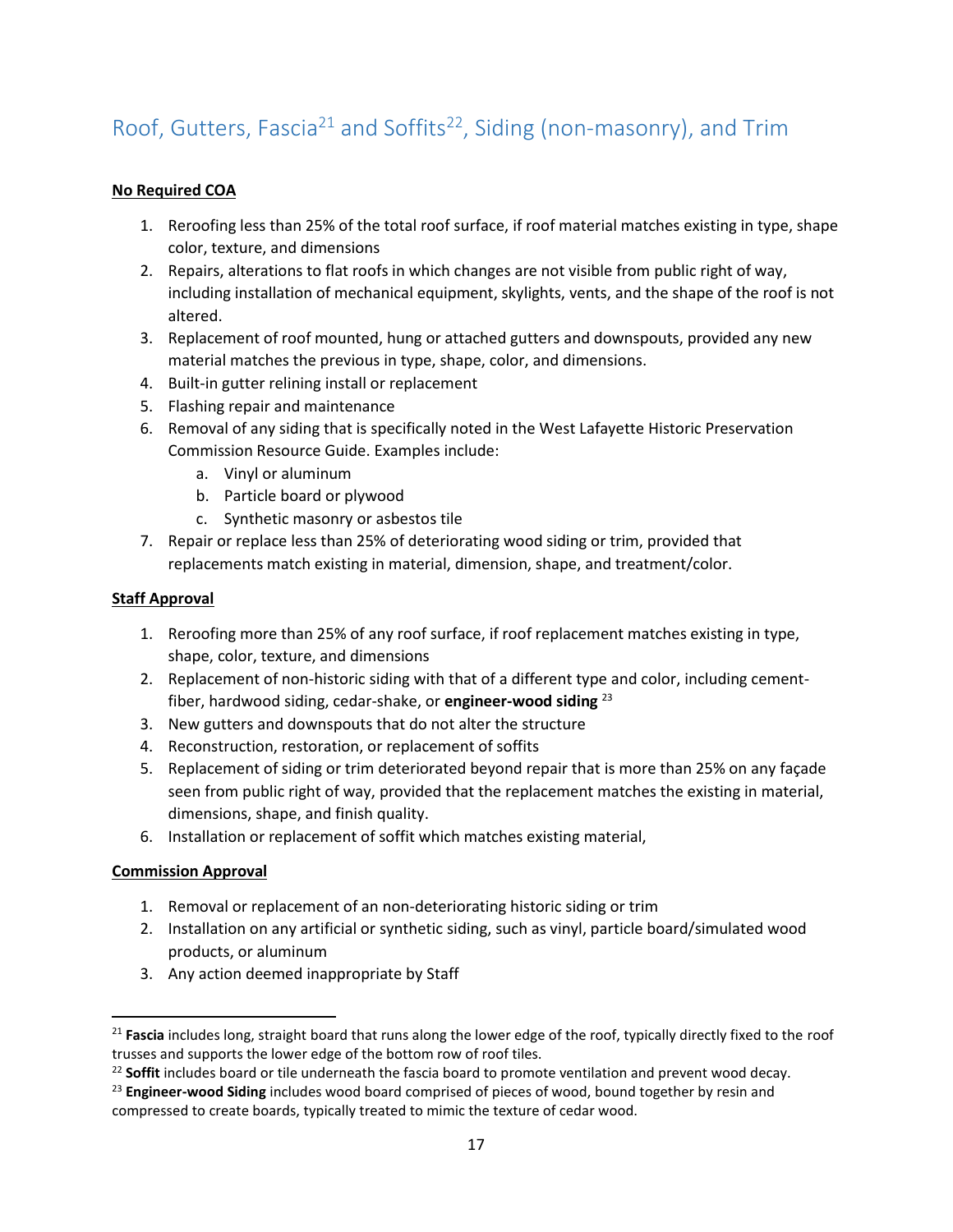# <span id="page-17-0"></span>Utilities and Mechanical Equipment

#### **No Required COA**

- 1. Window air-conditioning units
- 2. Installation or replacement of heating, ventilation, and air-conditioning equipment, so long it is not along the front façade of the structure
- 3. Meter boxes
- 4. Exterior surface-mounted vents, such as dryers, heaters, bathrooms, or kitchens; if not larger than one square foot
- 5. **Solar panel apparatus** <sup>24</sup>not seen from public right of way

#### **Staff Approval**

- 1. Any solar panel apparatus installed on a roof seen from public right of way, provided that the structure is not altered in such a way that permanently destroys the historic or architectural features
- 2. Multiple HVAC unites for one structure
- 3. Electric vehicle charging stations need from public right-of-way

#### **Commission Approval**

 $\overline{\phantom{a}}$ 

1. Any action deemed inappropriate by Staff

<sup>24</sup> **Solar Panel Apparatus** includes assembly of panels, typically installed on the roof of structures that absorbs solar light to convert to electricity or heat.